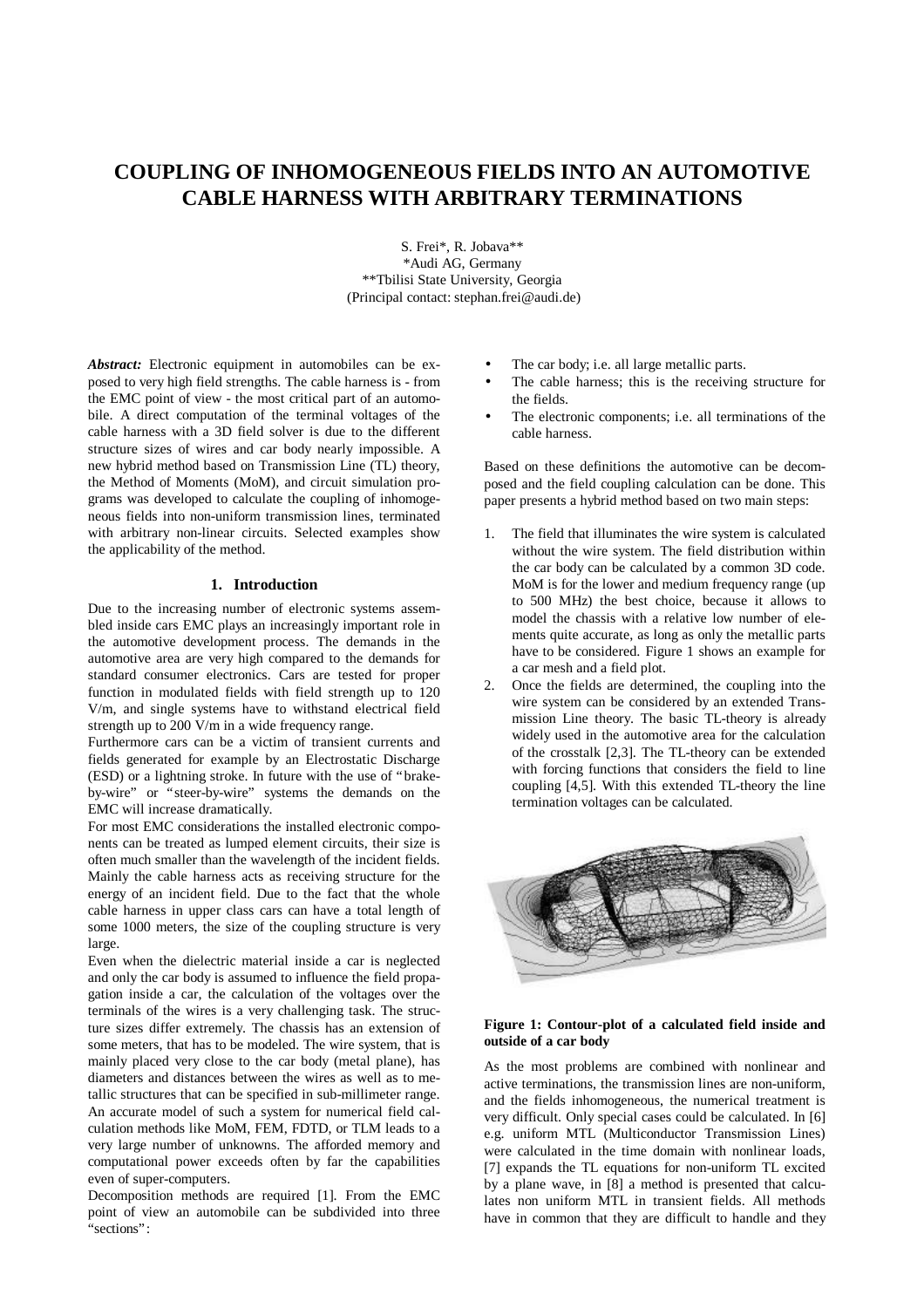can almost not be combined with complex nonlinear and active terminations.

We choose a pragmatic straightforward approach that overcomes all of the mentioned problems. We modeled the field excited MTL with lumped circuits and analyzed the resulting circuits with circuit simulation techniques. This Lumped Circuits TL - (LCTL) approach was tested on different configurations and checked against other methods. The method and selected results are presented here.

# **2. Method**

The method can be divided into steps. The single steps are shown in a flowchart (Figure 2). The more complex steps are explained in this section.



# **Figure 2: Flowchart for the calculation of the termination response of a field excited MTL**

## **2.1 Segmentation of the line**

In the first step the investigated TL or MTL has to be split into segments. Each segment can be approximated by an uniform TL or MTL with its parameters. The result is a cascaded series of sections of uniform lines (Figure 3).

| Segment 1                                                                          | Segment 2                                  | Segment n                                              |
|------------------------------------------------------------------------------------|--------------------------------------------|--------------------------------------------------------|
| $L_i$ ', R <sub>1</sub> ', C <sub>1</sub> ',<br>$G_1$ ', $U_1$ ', $I_1$ ', $S_1$ ' | $  L_2, R_2, C_2,$<br>$G_2, U_2, I_2, S_2$ | $L_n$ ', $R_n$ ', $C_n$ ',<br>$G_n', U_n', I_n', S_n'$ |

# **Figure 3: Dividing a TL into short segments with length si. Each segment is characterized by its TL-parameters**

Each line segment has its own characteristic impedance matrices, forcing terms and length (Figure 3). The line lengths are assumed to be short, so each segment can be modeled with a lumped circuit. In Figure 4 an example for a short MTL-segment modeled as a T-circuit is shown.



# **Figure 4: Equivalent T-circuit for a MTL segment with incident field illumination**

Other basis circuits like Gamma- or Pi-circuits can be applied too. For the following investigations T-circuit elements were used. The segmentation has to reflect the wavelength, the inhomogenity of the incident fields, the non-uniformity of the line, the termination impedances, and - if necessary branches. In the result section some rules for segmentation will be given.

## **2.2 Calculation of the MTL-parameters**

In the second step the MTL parameters have to be calculated for each segment, for plain configurations it is quite often sufficient to use analytical approaches [9]. The per unit length capacitance  $C<sub>s</sub>$  and inductance  $L<sub>s</sub>$  of a single transmission line with wire radius of *r* and distance between wires of *d* in free space can be calculated with:

$$
C_s = \frac{2\mathbf{p}_0}{\operatorname{arcosh}(d/r)} \text{ and } \tag{1}
$$

$$
L_s = \frac{m_0}{2p} \operatorname{arcosh}(d/r)
$$
 (2)

For a single wire over an infinite ground plane this formulas have slightly to be changed. If the configurations are more complex, numerical method methods like given e.g. in [10] must be applied.

## **2.3 Field calculation close to metal surfaces**

In the  $3^{rd}$  and  $4^{th}$  step the field along the wire-coordinates without wire is calculated with a 3D field solver. The field and current calculations presented here are done with the MoM. Special care has to be taken when the field close to metal planes is calculated [11,12]. To calculate the equivalent voltage and current sources it was shown for fields close to a metal plane, that the highest accuracy can be archived when the E-field perpendicular to the metal plane and the H-fields parallel to the metal plane are taken into account for calculation [12].

# **2.4 Calculation of the currents and voltages for a line segment**

The incident external fields are modeled in the T-circuit (Figure 4) as lumped voltage and current sources. It is assumed that the fields are sufficient homogeneous in the close vicinity of each line segment. For a two wire transmission line oriented in the xz-plane of a coordinate system as drawn in Figure 5 the forcing functions can easily be written for frequency- and time-domain fields. Equations (3) and (4) shows the expressions for the voltage and current in the frequency domain for a single segment.



**Figure 5: Line segment (2 wires) excited by an incident field**

$$
U(x, \mathbf{w}) = -j\mathbf{w} \mathbf{m}_0 \Delta l \int_0^{h_{\text{eff}}} H_y(x) dz
$$
 (3)

$$
I(x, \mathbf{w}) = j\mathbf{w} \ C'\Delta l \int_{0}^{h_{\text{eff}}} E_z(x) dz \tag{4}
$$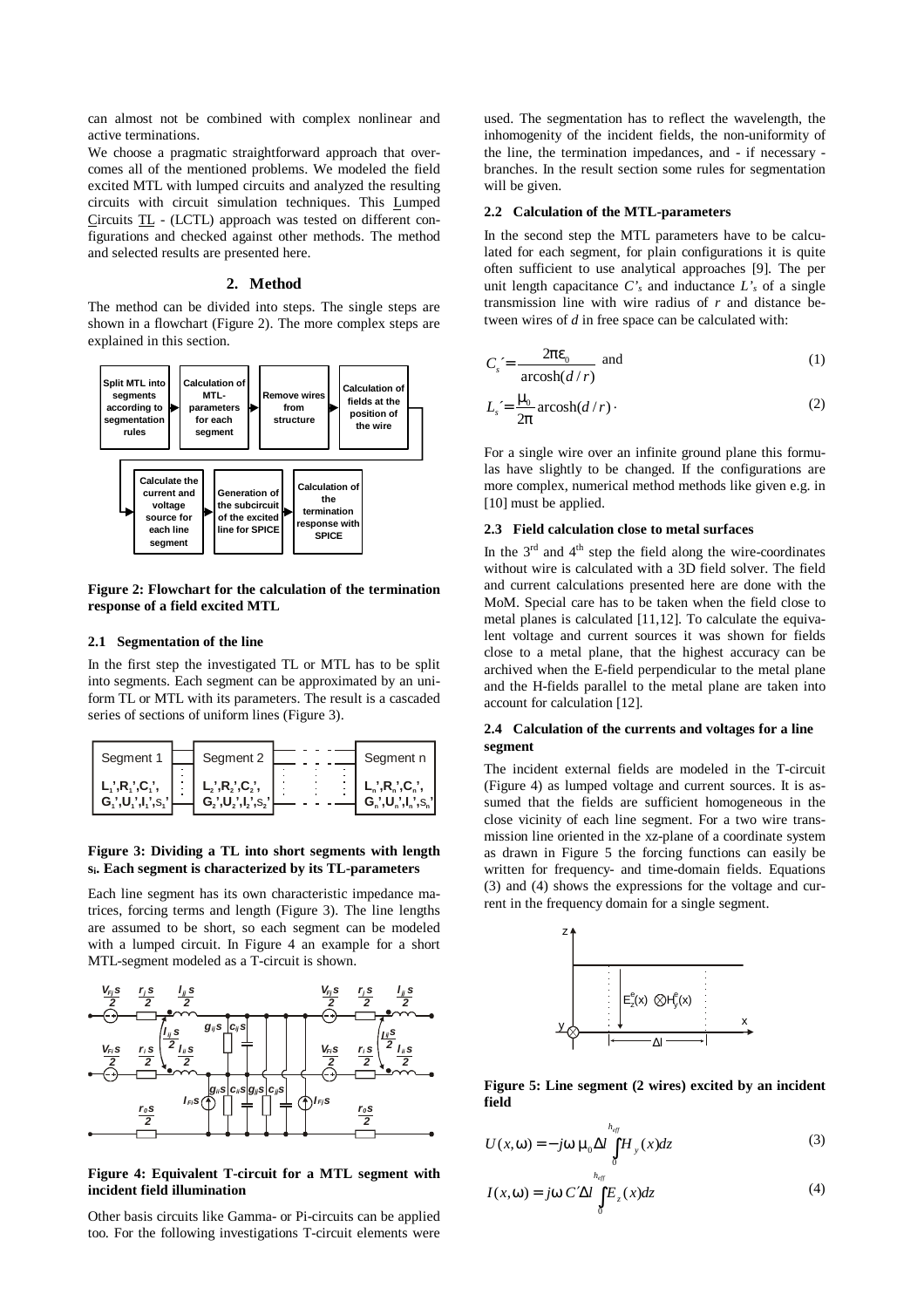Equations (5) and (6) show the formulas for the voltage and current sources in the time domain.

$$
u(x,t) = -\mathbf{m}_0 \Delta t \int_0^{h_{\text{eff}}} \frac{dH_y(x)}{dt} dz
$$
 (5)

$$
i(x,t) = C'\Delta l \int_{0}^{h_{eff}} \frac{dE_z(x)}{dt} dz
$$
\n(6)

For many configurations the integral in equations (3) to (6) can be replaced by a simple multiplication. The average field or field derivative times the distance gives a sufficient accurate value.

The situation becomes more complex when the wires in free space or the wires with reference ground plane are arbitrarily oriented in the field. A 2-wire segment is fully described with 4 points in free space  $(P_n, P_n, P_{n+1}, P_{n+1})$  like shown in Figure 6. The wires in the figure are labeled with  $w_{n+1}$  and  $w'_{n+1}$ . To take a ground plane as reference conductor into account the lower wire segments and the vectors  $P'_{n}-P_{n}$  and  $P_{n+1}-P_n$  have to be perpendicular to each other. With the help of the 4 points two vectors  $\vec{n}$  and  $\vec{m}$  can be constructed. These vectors give the average orientation of a line segment in free space.



**Figure 6: Geometry for a line segment (2 wires w and w') in free space excited by an inhomogeneous incident field**

It was already mentioned, that in the case of sufficient homogeneous fields in the close vicinity of a segment it is sufficient to calculate the E and H field at the intersection point of the vectors  $\vec{n}$  and  $\vec{m}$ . The TL-relevant fields for equations (3)-(6) can be calculated with the following vector formulas:

$$
H_{\underline{n}} = (\vec{m} \times \vec{n}) \cdot \vec{H} \tag{7}
$$

$$
E_{\mathcal{I}L} = \vec{n} \cdot \vec{E} \tag{8}
$$

If the homogenity-assumption doesn't apply, formulas (7) and (8) have to be evaluated inside the integral of formulas (3) to (6).

#### **2.5 Generation of a sub-circuit for a field excited transmission line**

The generation of the sub-circuits is done with the above given information. A special computer program was written. It splits the line into segments and processes the line and field information to a SPICE subcircuit.

#### **2.6 Calculation of the termination response**

The calculations of the termination responses were done with a freely available SPICE 3f5 program (SPICE OPUS) on a PC. The use of SPICE has the great advantage that each electronic circuit that can be computed with SPICE can be integrated as a termination for analysis. All analysis methods like 'AC' or 'Transient', that SPICE offers, can easily be used for computation. The performance is quite good, lossless transmission lines with more than 1000 segments could be calculated with a common PC within less than one minute.

## **3. Results**

Several configurations were investigated and parameter dependencies were studied. Selected results were presented here. The results of the MoM calculations are assumed to be reliable and give a standard to compare to.

#### **3.1 Influence of the number of circuit segments**

An important topic is the selection of a sufficient number of segments for the modeling of a wire. The number of elements has to be chosen according to the highest frequency, the ratio of termination impedance to line impedance [13], the shape of the incident field, the line non-uniformity and the branches. In this part the dependency on the termination impedance and the frequency is discussed.



Figure 7: Threshold for the minimum number of seg**ments to keep error of currents on near- and far-end below 1%, depending on termination impedance (rel ative to line impedance ZL) and frequency. Uniform TL illuminated by a plane wave, "endfire" excitation (line length 1 m, distance between wires 1 cm, wire radius 0.5 mm, Frequencies 75 and 525 MHz)**



Figure 8: Threshold for the minimum number of seg**ments to keep error of currents on near- and far-end below 1%, depending on the frequency and termination impedance normalized to fres (300 MHz). Wire illuminated by a plane wave, "endfire" excitation (line length 1m, distance between wires 1 cm, wire radius 0.5 mm)**

Figure 7 shows the minimum number of line segments for a certain configuration to keep the calculation error below 1% for two frequencies, depending on the termination impedance. The wavelengths belonging to the frequencies are L/4 and L 7/4 (L = line length). The current through  $Z_2$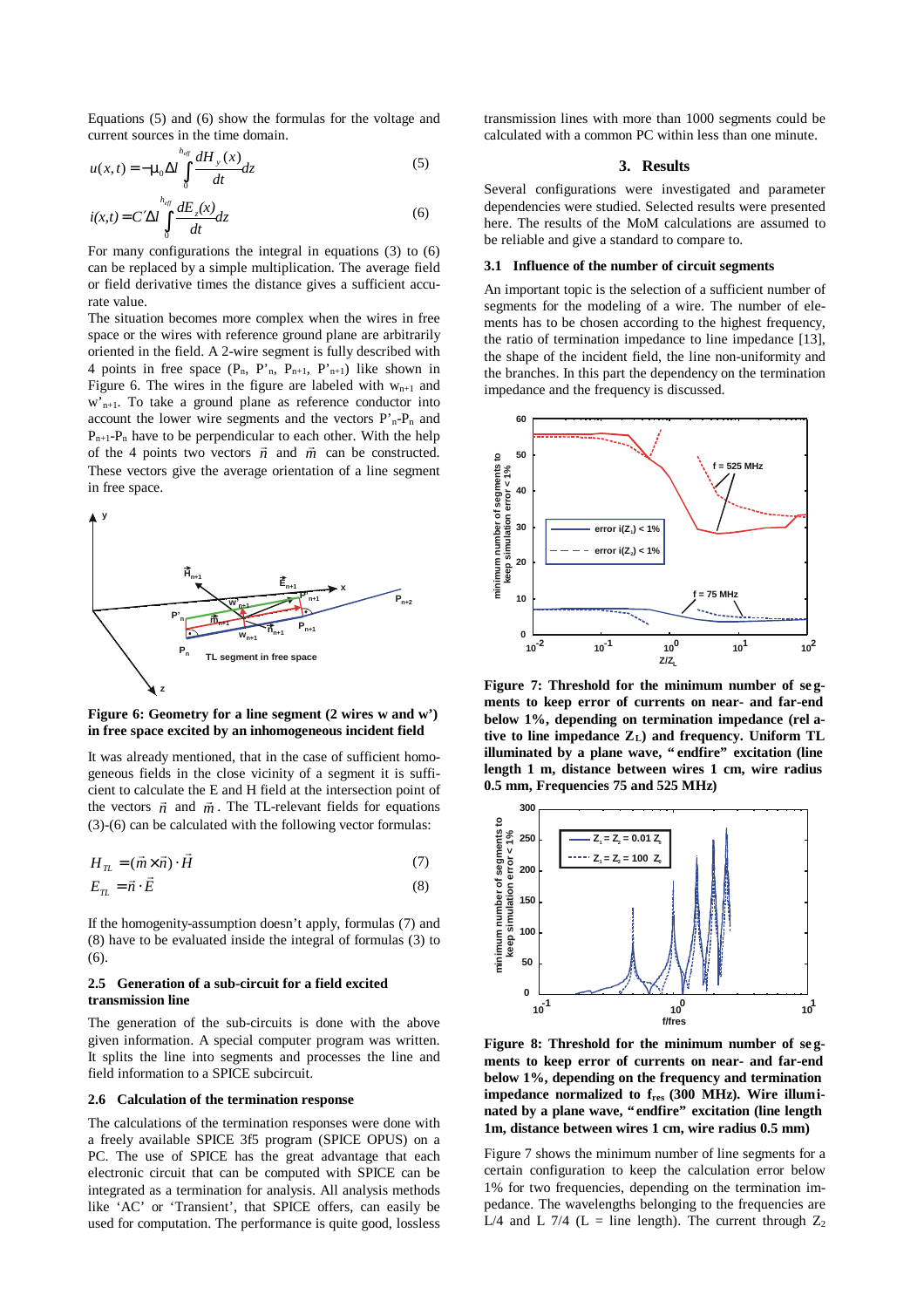becomes zero at these frequencies, when  $Z_2$  is equal to the line impedance. The curves are shifted by a factor of approx. 7. This factor represents the frequency difference too. From this plot a rule of thumb for segmentation can be conducted: As long as the termination currents are sufficiently high compared to the minimum (zero points) approx. 30 segments per wavelength are sufficient to keep the calculation error in the range of 1%. The restriction to "sufficient high" currents is for EMC considerations not critical. Mainly the maximum currents are of interest. The results in Figure 7 are in agreement to results in [14] for non-field-excited transmission lines. But here could be shown that depending on the load impedance the relation between maximum frequency and number of segments is not a constant.

Figure 8 shows the minimum number of segments for the same wire but in dependency of the frequency and the termination resistance. In the points when the necessary number of segments increases, the currents in the terminations becomes zero. The above given rule of thumb is still applicable.

#### **3.2 Comparison to MoM and analytical TL-formulas**

The LCTL approach was compared to results from MoM computations and results from analytical formulas for uniform TL excited by a homogeneous field. The analytical solution was calculated with the formulas for TL with incident field excitation given in [15]. Figure 9 shows the current on near - and far-end of a uniform TL of 1 m length excited by a plane wave incident field. The results calculated with LCTL are in good agreement with the results of the other methods.



**Figure 9: TL in free space. Comparison between MoM calculated currents in terminations and the lumped ci rcuit approach with 100 segments (--), (line length 1m, distance between wires 1cm, wire radius 0.5 mm, term inations on both ends 50 Ohm, broadside, 45° elev ation)**



**Figure 10: Inhomogeneous TL excited by an electrical dipole (line length 1 m, distance between wires = 0.02+0.01 sin(2 pi (x+0.5)) m, wire radius 0.5 mm, te rmination impedance on both ends 400 Ohm, excitation by an electrical dipole (I dl=1 Am))**

# **3.3 Coupling of an inhomogeneous field into a inhomogeneous wire above a ground plane**

To show the capability of this method to handle nonuniform transmission lines and inhomogeneous field, a nonuniform TL was illuminated by a small electrical dipole (Figure 10). The TL was sinus-shaped with a minimal distance of 1 cm and a maximal distance of 3 cm. Figure 11 shows the currents for near- and far-end of the line in dependency of the frequency calculated with LCTL and MoM. The results are in very good agreement.



**Figure 11: Nonuniform TL in inhomogeneous field (g eometry from picture above). Comparison between MoM calculated currents in terminations and the lumped circuit approach with 50 segments (--)**



**Figure 12: U-shaped wire excited by a dipole located close to an edge with field phasors (wire length 1.5 m, wire radius 0.5 mm, distance between wires 1 cm, 75 line segments, termination impedance 400 W)**

## **3.4 Coupling into an U-shaped wire**

In cars the TL's are nearly never straight lines. To check the accuracy of the method with bend wires an U-shaped TL, illuminated by a dipole located over one bend was investigated. Figure 12 shows the configuration and the field distribution along the wire. The currents at the terminations were calculated with LCTL and MoM.

Figure 13 shows the results. The currents are shown in dependency of the frequency. For the higher frequencies the matching is quite good, the peaks are a little bit shifted. For lower frequencies the results were not in very good agreement. Nevertheless, the maximum error is around 10%, which is a quite good value for EMC-considerations. The calculation of a U-shaped wire is problematic with TL-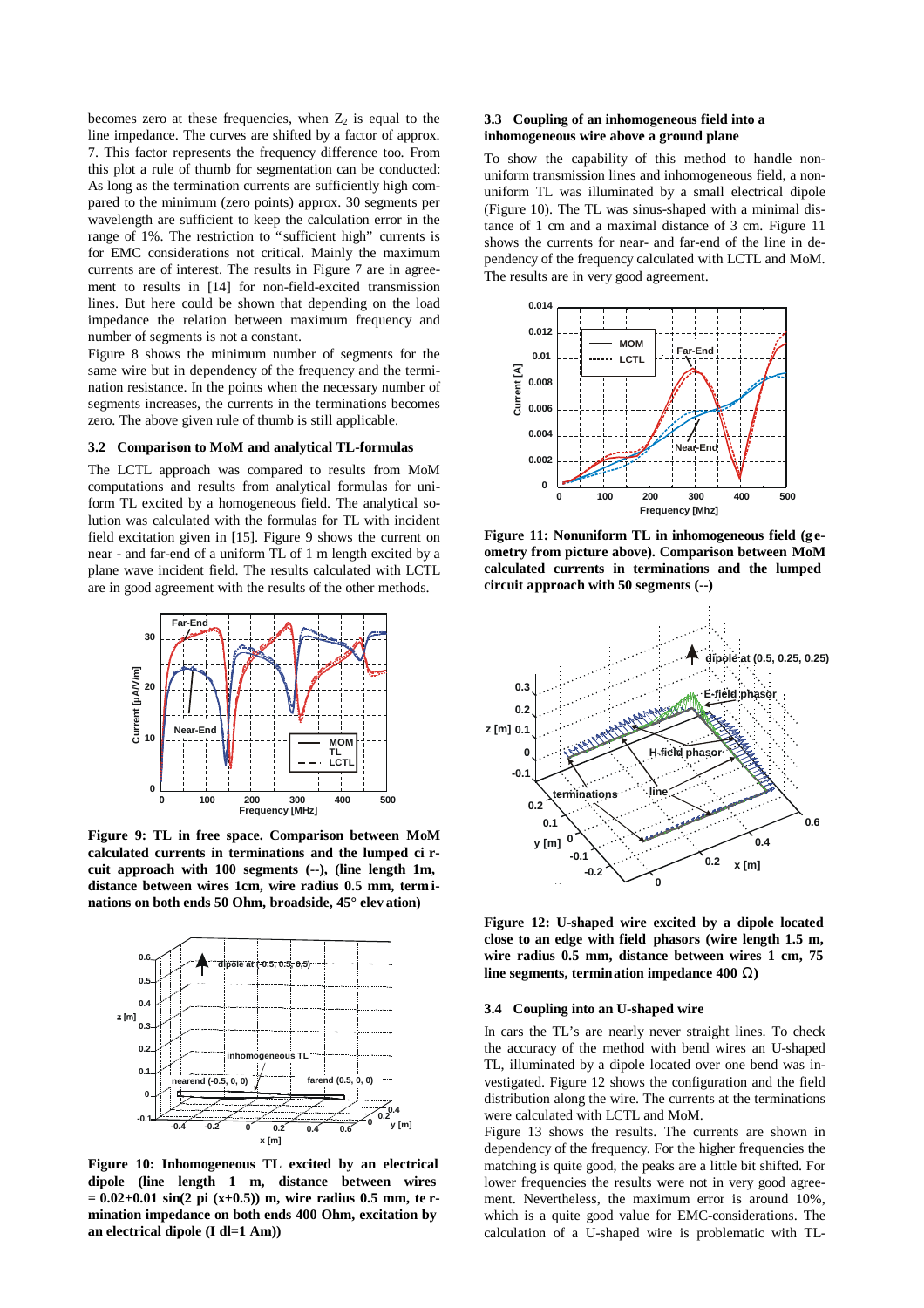methods because of the non-TEM fields at the edges. The reasons why these problems are more obvious in the lower frequency range are not clear yet.



**Figure 13: Currents at the terminations of the U-shaped TL. Calculated with LCTL and MoM**

#### **3.5 Transient-coupling into a wire over a metal plane**

To show the validity of the given method for an incident transient field and a wire over an infinite ground plane we compare here to results gained with LCTL with results given in literature. In [15] a TL over an infinite ground plane (Radius 0.25 mm, height 2 cm, length 1 m) is excited by an electromagnetic ramp-pulse (sidefire excitation) with changing rise times of 1, 10, and 50 ns.



**0 5 10 15 20 25 30 Time [ns] rise time: 1 ns different rise times of the pulse**

**-30 -25 -20 -15**

The results calculated with LCTL are shown in Figure 14. The line was modeled with 50 segments. The calculated results are in perfect agreement with the literature data.

# **3.6 Coupling of a transient pulse into a non-uniform transmission line terminated with CMOS-Inverters**

As a last result the calculation of the terminal voltages of a transient, inhomogeneous field excited, non-uniform TL terminated with CMOS-inverters is presented.

The TL is illuminated by the fields of an ESD: The field of a transient excited dipole can give a rough approximation for the field of an ESD event [16]. A better approximation is a transient current source with connected wires (total length 1m, center fed) that approach a radiating structure. For the calculation we excited the source with a double exponential current pulse having a rise time of approx. 2 ns and a fall time of approx. 5 ns. The current amplitude is 5 A. The generated fields couple into a non-uniform (sinusoidal-shaped) TL of a 0.2 m length, terminated at both ends with CMOSinverters. A simple model for a CMOS-Inverter can be found in [17]. The schematic of the investigated configuration is drawn in Figure 15.



**Figure 15: Schematic for an investigation of ESD fields that couple into a nonlinear terminated transmission path**



**Figure 16: Calculated voltage over the output of the inverter**

Figure 16 shows the voltages over the output capacitance of the undisturbed and the disturbed inverter.



**Figure 17: Calculated and measured voltages over the terminations of a single wire located in a stripline**

#### **3.7 Comparison of calculations to measurements**

A stripline according to ISO 11452-5 standard is a common device in automotive EMC-testing. A 50 Ohm stripline was used to excite an U-shaped single wire that was placed according the ISO standard. The wire was terminated at both ends with 50 Ohms. The total length of the wire was 2.9 m. The input power of the stripline was 0 dBm. The